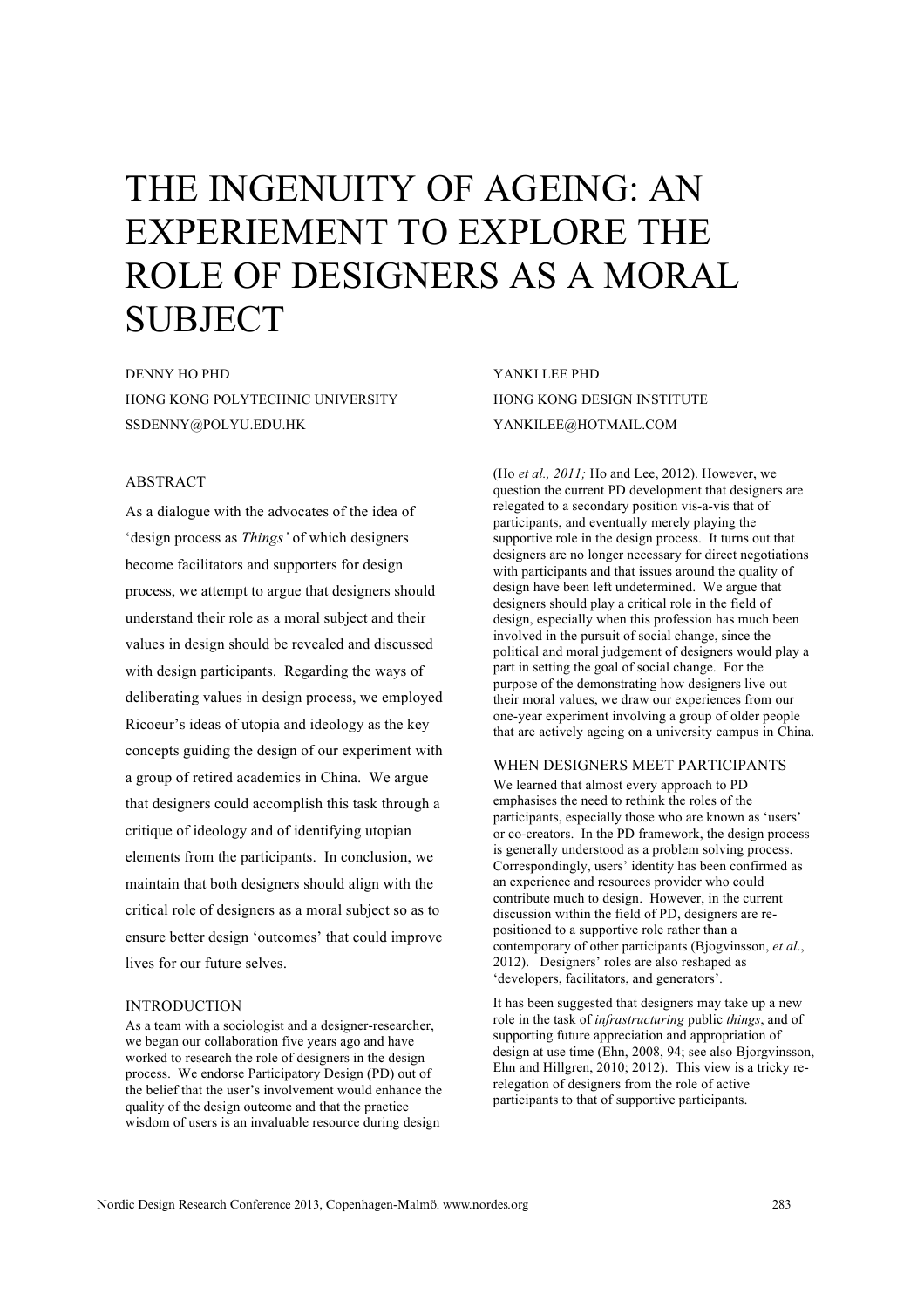Ehn (2008) has proposed a new conception of the design process in a way that the participation process as a design process is for the realisation of a 'sociomaterial assembly' conceived as *Things* which could be interpreted as 'the outcome of the design process. A design process has also been divided into two parts: design-for-use and design-in-use.

Of most importance, because design-for-use could not restrict the possible range of the ways of using the outcomes from the design process, in the process of design-in-use, there always new ways of interaction and application, that would result in innovative appropriation of the design outcomes. Generally speaking, design process is inevitably characterised by uncertainty and ambiguity. In the light of this understanding, design projects could not be guided by any engineering perspective, which is rationalist in nature and could not be informed by a top-down perspective that would finally hinder adaptation to the changing conditions.

Conversely, design process should be regarded as *Things.* Ehn further characterised the social domain of the design process in which all parties are inevitably involved in an entangled design-game where participants, whosoever they are, have constructed *'a socio-material design thing, a meaningful potentially controversial assembly, for and with the participants in a project'* (2008, 94).

According to Bjorgvinsson, *et al.*(2012), designers, in this new version of PD, have a new challenge of which PD *'is seen as a way to meet the challenges of anticipating or envisioning use before actual use, as it takes place in people's lifeworlds'* (Bjorgvinsson, Ehn and Hillgren, 2012, p. 104). In order to facilitate meeting such challenges, designers of PD should prepare opening up the possibility of use as design or design-after-design. This task has been termed as *infrastructuring*.

In our view, this idea brings designers to a new domain where designers have been assigned a fundamental obligation to design events, such as Yschumi's suggestion of 'event architecture' by which controversial things are opened up to support multiple, heterogeneous and controversial design-games in use. Manzini and Rizzo (2012) also constructed a new typology of the role of designers as *triggers, codesign members and design activists* that designers pick up the duty of supporting a platform or infrastructure for negotiations or even serving as the trigger and design activist of design initiatives.

We find this re-positioning of the designers in PD problematic. Firstly, when we are talking about PD and regarding designers for infrastructuring, designers turn out to be supportive members of a design project. This raises an issue of the legitimacy of using design knowledge in design. Secondly, it would leads to the exclusion against designers' involvement. Just as Manzine and Rizzo (2012, 202) have pointed out that

some examples of 'bottom-up social innovation can be considered as particular cases of participatory design: a participatory design, where, every often, no professional designers are involved'. Thirdly, given that reification and appropriation of design outcomes in the design process is full of negotiations and internal struggles, designers, as triggers and design activists, must learn how to negotiate with participants in the context of conflicts. Ability to deal with conflicts and disagreement during the design process is necessary and valuable. If designers become infrastructuring organizers, on what basis could designers endorse or refute some kinds of arguments in question.

We concede that design as a profession has more opportunities to go beyond commercial setting, which has been largely informed by a product-centric perspective, and make contact with a new design domain in which innovation is about social change. Design Activism is surely a case in point (Thorpe, 2012). The idea of Design for Social Innovation also sets a good example of the involvement of designers in the process of social change. For examples, the Malmo Living Labs, the Young Foundation in the UK and Manzini's DESIS network promoting the concept of 'collaborative services' are real attempts to bring forth social change. Once designers take the supportive role in this process, the goal of social change is seemingly set by participants rather than through the negotiation between designers and people. We find this repositioning of the role of designers in PD is unacceptable.

# THREE ESSENTIAL COMPONENTS FOR BEING PARTICIPATORY DESIGNERS

In response to these issues arising from the new assigned role for PD designers, we point to three essential components which would constitute a responsible PD designers involved in facilitating social change through design process. Drawing from Hekman's conception of moral being, we argue that designers, just like any individual human being, are inevitably a moral subject. Being a supportive role in design activities just entails the irresponsibility of designers in being a moral subject. We also employ Ricoeur's critical theory to search for the values enshrined by designers to judge the quality of resultant design outcomes. We shall detail how we have applied Ricoeur's concepts of ideology and utopia to our experiment so as to show the significance of this kind of theoretical discussion. The third component is the idea of treating human action as a text on which designers' interpretative schema is applied.

#### A) DESIGNERS AS A MORAL SUBJECT

First of all, Hekman (1995) pointed out that every individual is inevitably involved in a moral language game in their daily lives. Designers participating in the design process are also involved in a moral language game with their counterparts. To Hekman, in every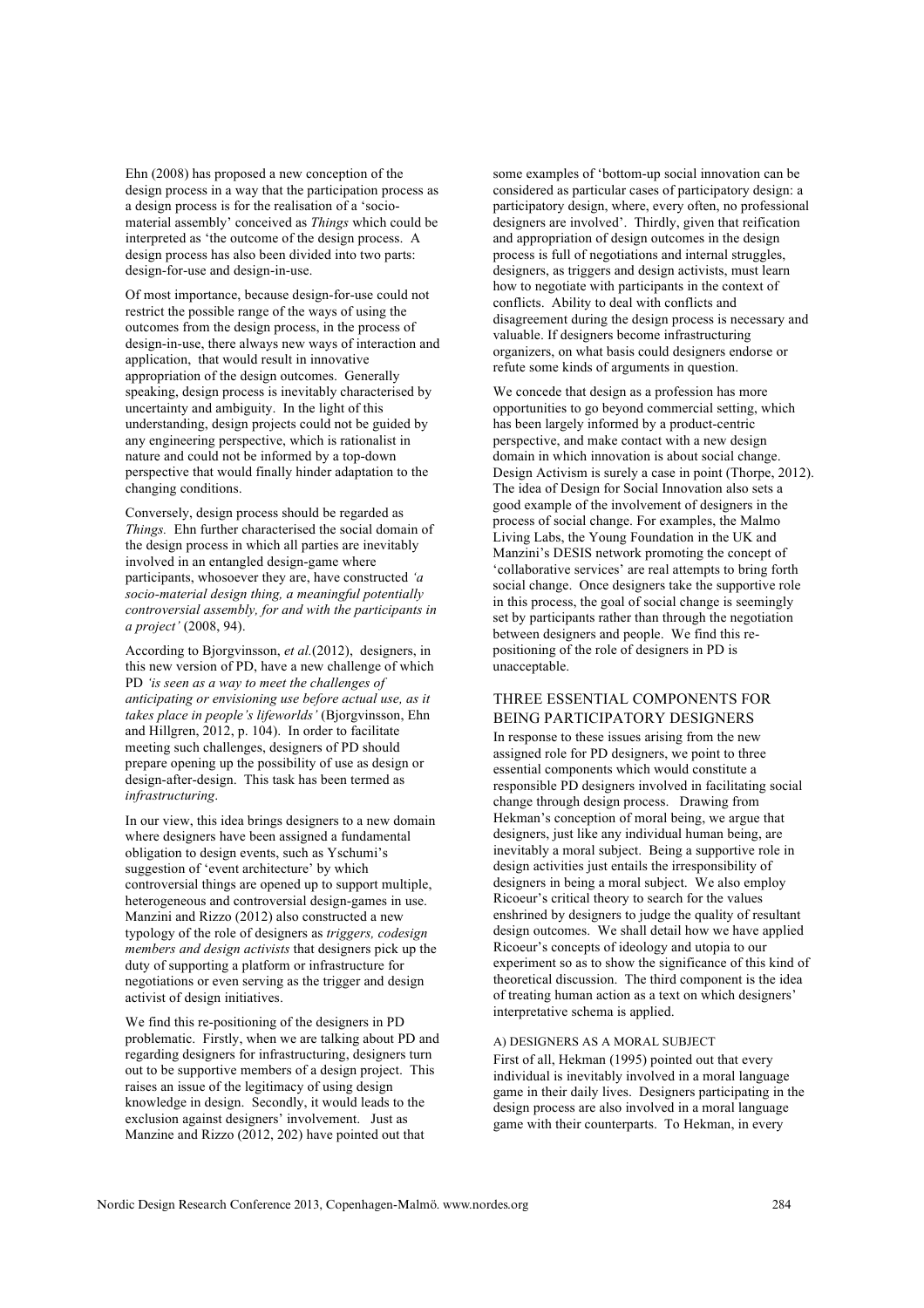culture, to become a person is to become a moral person. As she argued, *'my moral beliefs constitute who I am as a person. When I make a moral statement, I am not saying that I believe this is right but could just as well believe that something else is right. I am asserting that this is right; I would be a different kind of person if I believed differently'* (Hekman, 1995, 127). In other words, we should not define ourselves as designers without mentioning our moral judgement and belief. Once 'designer' as an identity has been endorsed and turns out to be a kind of subjectivity, we meanwhile assert our belief and moral judgement. This is what Hekman said of the 'form' of the employment of moral language game. This form is needed by everyone, no matter if one is a designer or just an ordinary person. Regarding the contents of the moral language game, we acknowledge that the morality of our culture is a historical product, and is always located, historical and contextual. This discussion has two implications. Firstly, designers have their own moral language games as their moral language content is specific, as long as the subjectivity of a designer is formulated. Secondly, there is a plurality of moral language games, like those in which participants are involved. This entails the possibility of having various kinds of language games. In the process of design, a designer should, in the light of his or her morality, determine which language games are regarded as hegemonic while others as marginalised moralities in a design process.

#### B) IDEOLOGY AND UTOPIA

In order to formulate the distinction between hegemonic and marginalised language games, here we move on to Ricoeur's theory of ideology and utopia. This theory is insightful as it provides us with a framework to deal with the critique of ideology. In the design process, we have to illustrate the ideological dimension of the participants' appropriation and reification in order to ask participants to rethink their actions. This is important in the context of disagreement and conflicts. If we take PD *'as a way to meet the challenges of anticipating or envisioning use before actual use, as it takes place in people's lifeworlds'* (Bjorgvinsson, Ehn and Hillgren, 2012, p. 104), it is necessary to accept that colonisation of the lifeworlds exists and the critique of ideology should be conducted in order to accomplish de-colonisation.

For us, to conduct the critique of ideology is to expose the project's distorted visions of the world to designers ourselves and to the participants. In our view, distorted visions of the world protect the *status quo* and constitute a social domination. In PD, this task is of utmost importance as we oppose any domination. This view is certainly shared with Ehn and his colleagues as they are working towards *'infrastructuring in support for communication and community building free of coercion at use time'* (2008, 99).

Our question is then how to accomplish free of coercion. We accept Ricoeur's idea that the critique of ideology is

not equivalent to the elimination of ideology. One of the necessary step to achieve free of coercion is not the elimination of ideology, but the search for the moves to go forward. In his view, human beings can never step outside the ideology itself. Our way out is to step inside ideology and search for the possibility of moving forward. His search is supported by his belief that ideology should have a social dimension apart from distortion: *'If social reality did not already have a social dimension, and therefore, if ideology in less polemical or less negatively evaluative sense, were not constitutive of social existence but merely distorting and dissimulating, then the process of distortion could not start'* (1986, 10).

To Ricoeur, the 'positive' side of ideology is its role to serve an important role in supporting and legitimising authority and *the status quo*. Ricoeur pinpoints a social dimension of ideology, which is said to be the source of identity and integration for communities and therefore something constructive. To put it simply, ideology has not only the negative dimension of distortion, but also the positive side of legitimising authority and the source of social identity and social integration. Thus, we could understand Ricoeur's conception of ideology at the superficial level where ideology represents a kind of distortion. But at a deeper level, it provides a belief in the legitimacy of authority and the identity on which communities can be built.

By the same token, Ricoeur employed a similar method to understand utopia. At the superficial level, it only represents some sorts of fantasy or story or escape with little grounding in reality. Despite this negative dimension, utopia provides the rupture and challenges so that a dynamic vision of possibilities is kept. The positive dimension of utopia is its ability to call a society into question from an imagined, possibly critical, vantage point. *'Utopia is the mode in which we radically rethink the nature of family, consumption, government, religion, and so on. From 'nowhere' emerges the most formidable challenge to what-is'*  (1991, 184).

Utopia and ideology constitute a practical circle, which could not be decoupled, as it is the unrelieved circle of the symbolic structure of action. Moreover, Ricoeur argued that this circle is not vacillating continuously but becomes a spiral and progressive orbit. As he maintained, '*it is too simple a response, though, to say that we must keep the dialectic running. My more ultimate answer is that we must let ourselves be drawn into circle and must then try to make the circle a spiral. We cannot eliminate from a social ethics the element of risk. We wager on a certain set of values and then try to be consistent with them; verification is therefore a question of our whole life. No one can escape this. Anyone who claims to proceed in a value free way will find nothing'* (Ricoeur, 1986, 312).

We take ideology and utopia as polar opposites of a single *'cultural imagination'* that *'mediates and*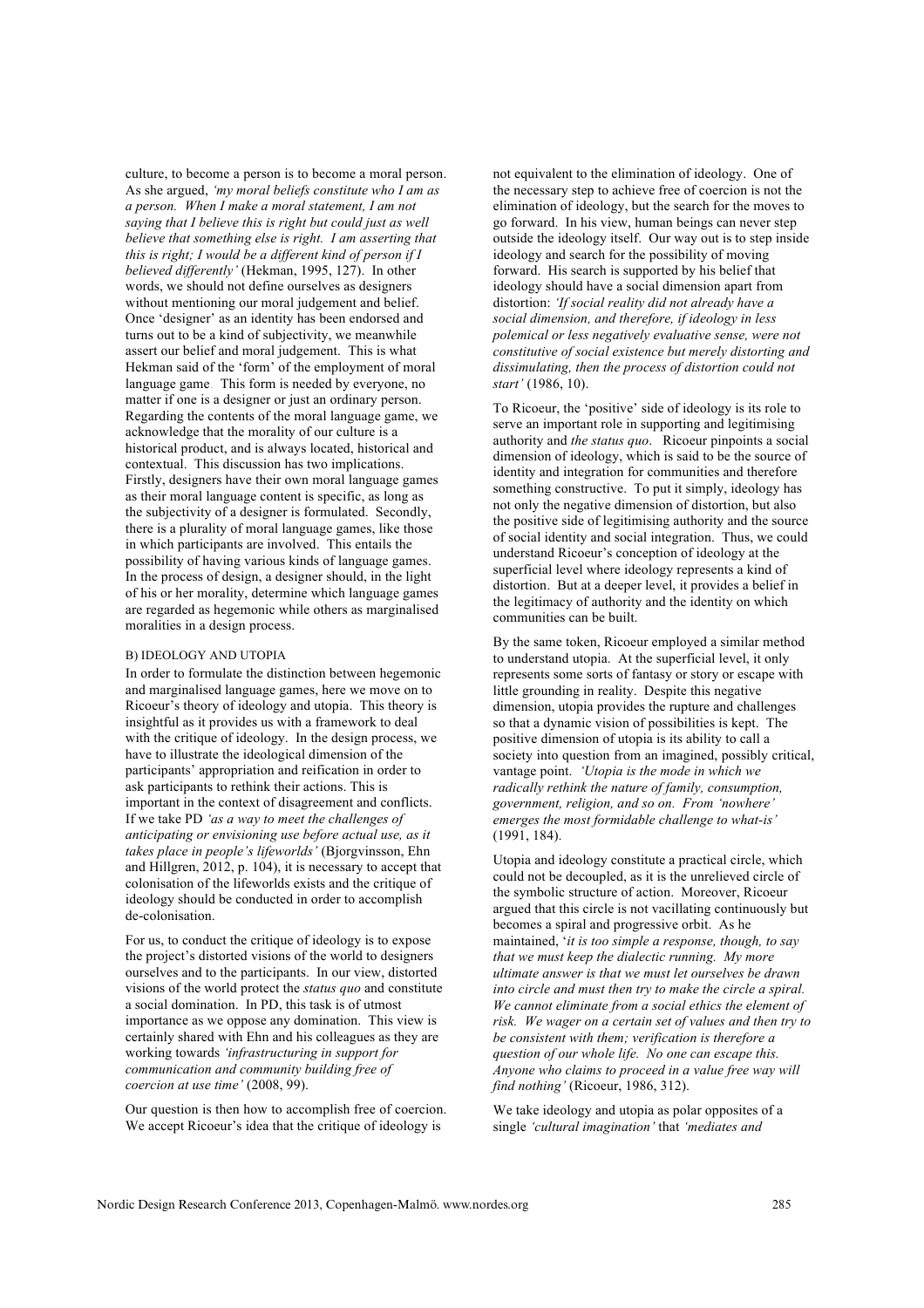*integrates human action through interpretive schemas that both constitute and distort a society. It is the same symbolic structure that is prefigured in narrative discourse that also constitutes social life as the cultural imagination'* (Kaplan 2003, 62).

In our analysis of the design process as an active way of accomplishing desirable social change, we should focus on how ideology and utopia are constructed through different discourses. In other words, even if we endorse the view that the design process is a *thing*, an assembly with an entanglement of many different design games. We should go further to identify the ideology and utopia embedded in those discourses and to carry out a critique of ideology and the hermeneutic of suspicion.

### C) HUMAN ACTIONS AS TEXTUAL ELEMENTS

Given that the design process is a kind of *Thing*, *'participative, entangled, meaning-making design games'* (Ehn, 2008, 95) in which different languagegames are involved, we could take this design process as a kind of text. We do disagree that everything in the reality is text, but we would argue that all human action could be understood *'as if' it were text because of the similarities between text and human action, such as the fact that the methodology of human interpretation could be applicable to both*' (Langdridge, 2004). Thus, design activities as human actions could be taken as 'textual' elements.

In the light of this, we would take the process of reification, in the language of Bjorgvinsson *et al*., as a kind of textual manifestation. In the encounter of reified material or non-material objects emerging from the design process, we have a choice: whether we should search for its 'inner meanings' like a kind of 'asif' text or give a critique of it. We should elaborate more on this choice.

In our experiment of engaging retired intellectuals in Mainland China, we explored our ways of identifying the positive and negative sides of both ideology and utopia from participants. In the context of disagreements, we could point out the positive dimensions of one party and show that to their opposite counterparts, whereas in the context without conflicts, we could highlight the positive dimensions of ideology and utopia in order to establish the objective of the design process

# THE EXPERIMENT: FRAMING AGEING INNOVATION DESIGNED BY INGENIOUS OLDER PEOPLE

To us, *'improving the quality of goods and services and the quality of life for the elderly' could be seen as an objective for social change. Our original plan is to translate the experiences of PD to the situation in China and see if the role of PD in accomplishing social change could be maintained in the social situation of modern China. What we have done is 'to engage design in change'.* The reason for choosing China as a place for

case study is related to the conventional image that China does not advocate the form of democracy as open as those institutions in the US and European Countries. Relating to the experience of PD, the democratic system in the industrial system of the Scandinavia countries certainly facilitate the adoption of the rationale of PD which has its roots in the movement towards democratisation of work places whereas in China this sort of movements seems unattainable. However, we discovered that engaging design in change has already occurred in the lifeworlds of Chinese people. They had practised their 'ordinary design' for their lives in retirement. Our concern then is not to prove the existence of the possibility of engaging ordinary people in design activities. Instead, we aimed at showing that it is possible to transform individual efforts in design ordinary lives into design at communal level in China. We anticipate to find out a kind of localised mobilisation of participation in design through our study of the Chinese retirees in PD.

During searching for design partners in China, we found an interesting situation at Tsinghua University in Beijing; one of China's most renowned universities, it is an important centre for nurturing talent and conducting scientific research. Tsinghua University has just celebrated its 100th anniversary with more than 30,000 staff members and students. In addition to current students and staff members, there are over 50,000 residents living on campus who support staff members and their families. For instance there's a kindergarten, primary and secondary schools and a shopping centre to support the community. It works like a town. Interestingly, over 6,000 retirees are still living on campus, and many of whom are scientists who hold respected social status as subject experts, as well as mentors to many of China's current key political leaders in the Communist Party, the ruling party in the Chinese government. We decided to conduct a study of this unique NORC of retired academics.

These retired intellectuals have developed their own ways to continue their work lives after the official retirement age. They are not the commonly perceived 'old people' who request our help. Instead they are people who develop tools to help themselves. It is very important for us to learn these 'tools' from these ingenious older people so that we can employ them to our future selves. We are particularly interested in how these retired people design and develop their own ways to tackle ageing. We are also interested in whether they could be convinced and mobilised to organise a participatory research/design project. We determined to conduct our labs there since according to our evaluation there is a high possibility for mobilising people to participate in design activities.

# THE METHODOLOGY: BUILDING A PARTICIPATORY DESIGN COMMUNITY

This project has two main sessions. The first part is to achieve the mobilisation of participation. We conducted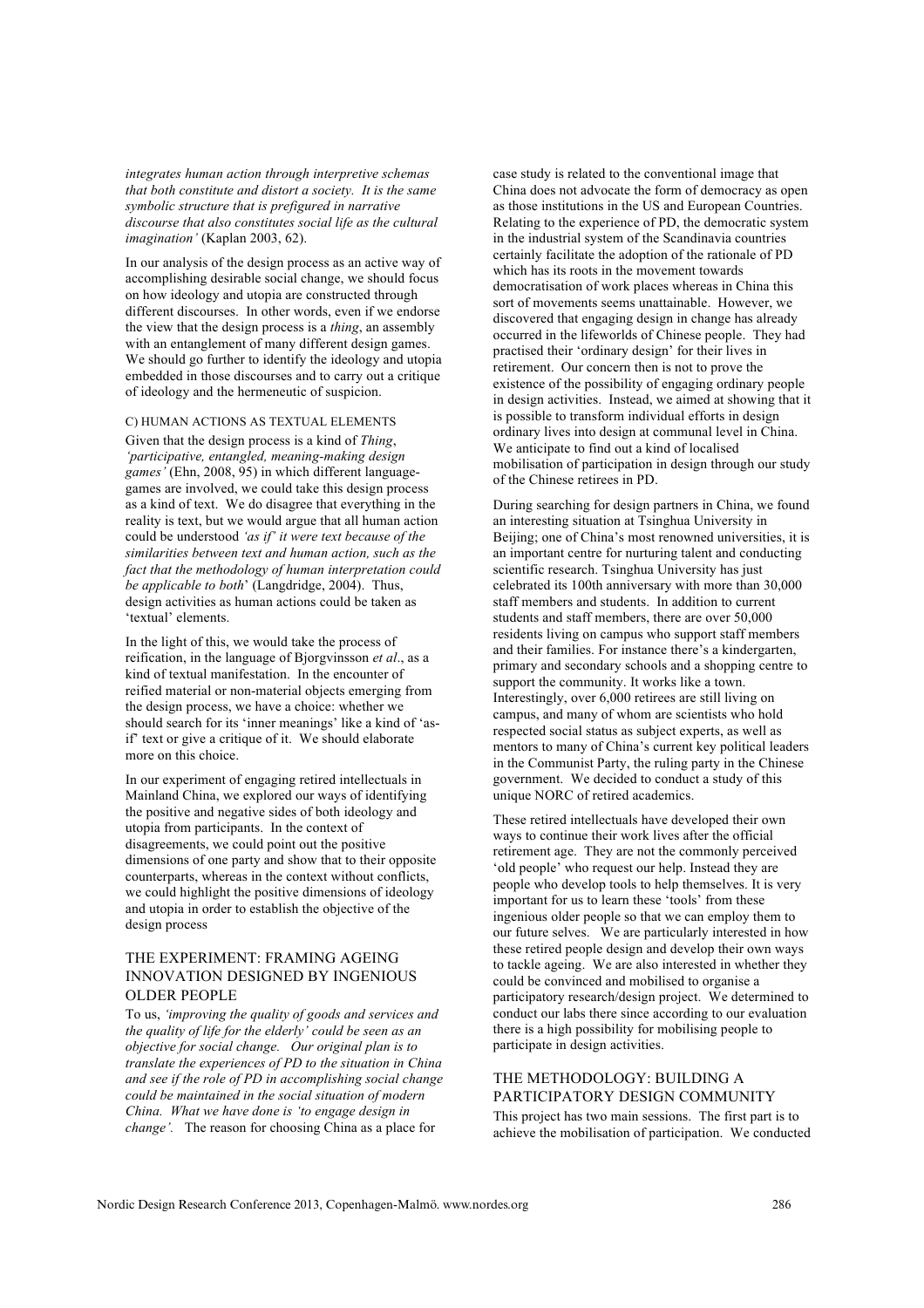interviews in order to persuade the retirees to participate in this design project. The second was the participatory design labs in which design ideas are collected and discussed. The first session of this project started with personal observations and later through interviews. Upon the data collected through interviews, we identified interviewees' matters of concern and their utopia that, in our view, is the driving force by which participants get involved in the design process. This tactic is important as this would give the participants an clear idea of what they themselves would like to change, what foci on which they have the desire to 'make a difference' In our interaction sessions, we had a number of tactics to identify ideology and utopia, including:

(a) The identification of the 'Other' in the sense that any ideology would inevitably position the 'Other' as 'competing', 'less desirable' and even 'confrontational', the establishment of the 'Other' would help reinforce one's identity in a community;

(b) The encouragement of self-narratives, showing the interviewees that in conflicts an actor will be entrenched in an ideological position which gives no alternative ways of being or self-narrative to the interviewee himor-herself;

(c) The recognition of positive elements in what is currently upheld by the 'Other' in order to show how kinds of difference making could give belief to the interviewer;

(d) The recognition of the importance of the positive elements to 'Other's' lived experience;

(d) The concept of 'emplotment' is introduced to ask the interviewees to draw together the fragmentary episodes of their own life into a unified narrative through the telling of one's life story; and

(e) Envisioning utopian alternatives which should be realisable (if not, it would turn out to be a fantasy) and not be fragmentary (if not, it would turn out to be subject to free reign). The guideline in this respect has been summarised by Langdridge that the participants '*must be guided away from mere fantasy and instead encouraged to focus step-by-step on practically realizable aspects of their utopian reconciliation, working back from their utopias to the present such that they can identify a route out of the conflict and/or better understand the nature of the conflict itself (2005, 230)'*;

In our analysis section, we focused on themes by which we could delineate the trajectory of our analysis. Here we focus on two issues: the concept of *Tsinghua Ren* and the perception of communal efforts in dealing with ageing. In respect to the study of the concept of *Tsinghua Ren*, we conducted interviews, data analyses, testing out our interpretation with the interviewees and finally persuaded participants by mobilising them in our 'design festivals'. They were further engaged through PD workshops in conjunction with Chinese traditional festivals on campus, examining if design activities

would bring forth 'good' design ideas from the participants. With this in mind, we employed the insights from our analysis of ideology and utopia interviews to design our PD workshops. The following is a tentative analysis of the interviewees.

## ANALYSIS 1: INTRODUCING THE CONCEPT OF '*TSINGHUA REN'*

Throughout the year's study, we interviewed over a dozen retirees (figure 1) through the existent network of the Tsinghua Association of Senior Scientists and Technicians and Tsinghua Gerontology Centre. All of the members we met were ingenious older people, improving their quality of life through their own ways with self-initiated activates for ageing well. Many of whom are locally famous for their new ways of retirement living. Instead of conducting formal interviews, we conducted 'creative dialogues' with them in their homes or work places. In our analysis, there is a central concept around which they have attached their identity and status. To us, it is a kind of ideology, which is to a certain extent a distorted social imaginary.





sor Slogans

**Dreiferner Cineirus** Professor Green



**Professor Physics** 



Professor Work

Professor English

Figure 1: Portrait photos of retired intellectuals

We intensively 'interviewed' four retirees during our fieldwork and this gradually developed into a kind of partnership for co-investigation. The data was collected and analysed through the techniques of theme analysis guided by the 'open coding' method of Classical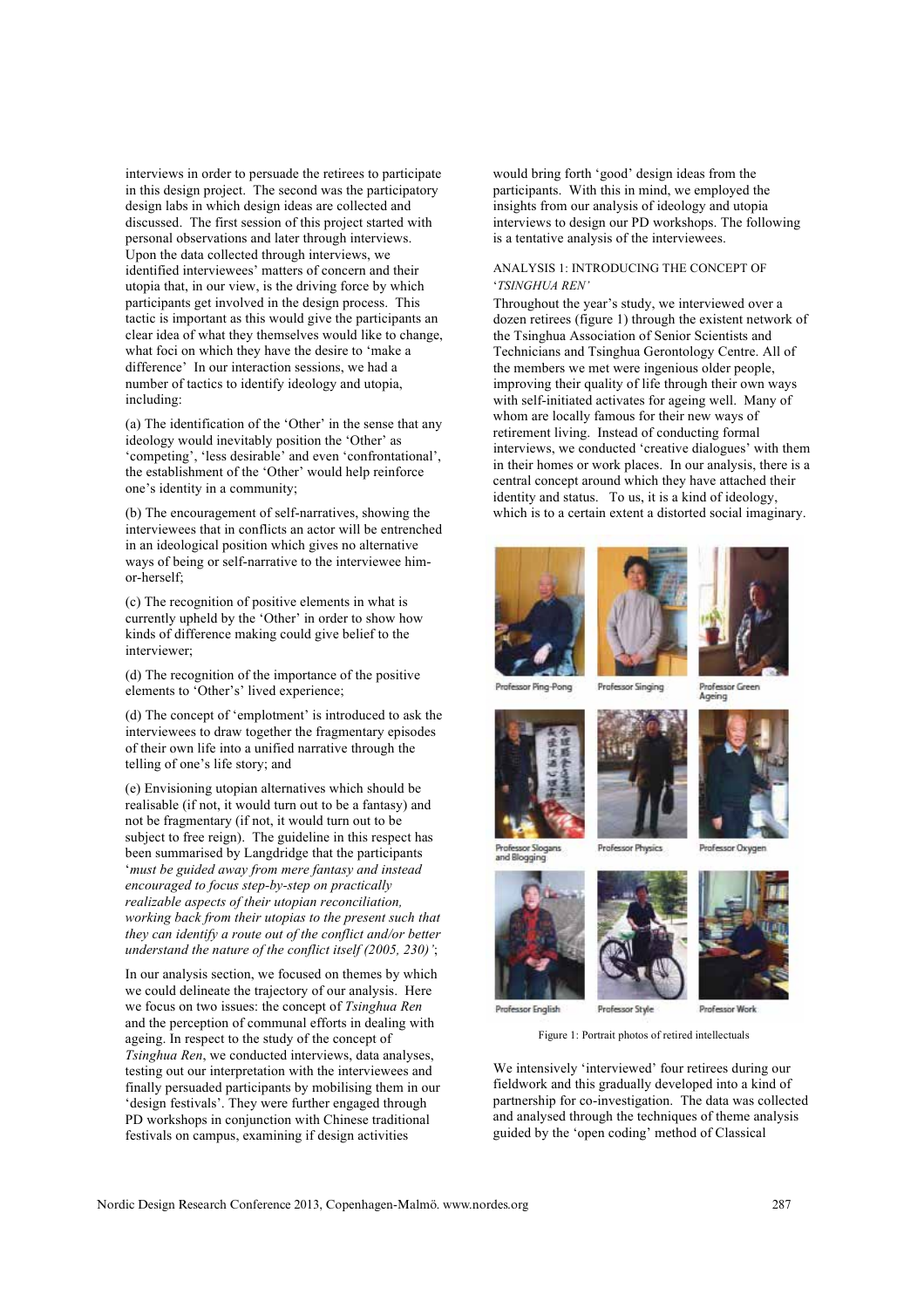Grounded Theory (Glaser, 1978). Basically, they stressed their identity as being part of the *Tsinghua Ren* in the sense that they belonged to the community of the University of Tsinghua. We could not find any clear boundary of such a community and clear criterion for membership, but they would say that it was better both physically and socially to live within the Tsinghua campus. Certainly, *Tsinghua Ren* is a social imaginary among the interviewees. We tried to describe how this identity shapes their daily practice and living in terms of their Quality Of Life (QOL) profile provided by the World Health Organisation (WHO): *Being, Belongings* and *Becoming*.

## BEING (WHO ONE IS)

The interviewees rarely showed any great changes after their retirement. As all of them were living within the campus, they kept a key identity of *Tsinghua Ren* and one of the changes after retirement was just more focusing on their personal health. Perceiving this pioneering university in the Mainland China as a firstclass university, they were proud of living in the community. Their concern over personal health was about their own physical ability to continue their contribution to the university and nation. Many retirees are keen to keep fit and fully committed to maintaining their health. They used their run-down apartment building (four to five storey block with no lift) and took their old bicycles to poorly accessible communal areas to maintain fitness and flexibility. For example, a retired electrical engineering professor: retired for 20 years, has played ping-pong every day at 4pm. He was happy to play with anyone in the facility. He explained that*, 'Playing ping pong is good for my body as well as meeting new and old friends!'* In addition, he and his wife, who was also a professor of engineering, had a habit of going to the Summer Palace, a national park next to the university, every morning. They commented *'we come here every day between 8am and 11am when it is the best time to take in oxygen for our bodies'.* 

Another case reveals the dialectic nature of ideology. Professor Styling likes to dress up every day as she had a view that being decent is a form of life within Tsinghua, '*Tsinghua Ren* should behave in a way of decency', she expressed. In one occasion, she expressed her resentment against other female workers in front of us. Clearly, Tsinghua Ren as a social imaginary in her mind is a cohesive community but with social disparity. She despised those ladies on campus who did not dress up as good as her. This story reveals the ideological dimension of the Tsinghua University Campus as a cohesive community. In reality, it is easy to find Tsinghua residents of various socio-economic status. But this story also shows the utopian idea held by Professor Styling. She expected all *Tsinghua Ren* to be well educated and living in a decent lifestyle. While the ideological conception that the Tsinghua community was composed of refined and educated people gave her a kind of distorted picture, the non-congruence between

the utopian social imaginary and the real situation also provides the drive and motivation for her to participate in the communal association. She participates in communal activities and even organised a number of academic activities to make public the contribution of the Tsinghua retirees. She expects that better social exposure of the retirees' activities and social contribution to the nation will give the pride and selfesteem of the group a boost. Indeed it will support all Tsinghua people and therefore they would live up to her ideal *Tsinghua Ren* imaginary.

The non-congruence between utopia and the ideological social imaginary brings forth positive effects to the group. Especially when building motivation towards participation in our design study. After the identification of this concern concern among the interviewees, we highlighted the possibility of doing and designing some 'good' communal activities for all the people in the Tsinghua campus. The result of this finding becomes the effective tool for persuasion in the mobilisation of participation.

On the other hand, we found that the belief in the 'ideological' existence of the *Tsinghua Ren* community provides our interviewees with a clear sense of belonging and a social identity, a topic we should elaborate more on later sections.

# BELONGING (CONNECTIONS WITH ONE'S COMMUNITY)

The second level of the QOL profile is about the sense of belonging to community and environment. In our analysis, the retiree's sense of belonging has been granted by the identity of *Tsinghua Ren.* This group of ingenious older people grew up together as classmates, colleagues and neighbours. They also went through the political transformation of China and learning to live as a collective. Nevertheless, their social integration among *Tsinghua Ren* is supported by the ideological tenets that Tsinghua University was one of the components of their nation, the People's Republic of China. They had to accomplish their lifelong contribution to the nation even if they were retired from their formal academic positions at Tsinghua. As they say, '*Once a Tsinghua Ren, Always a Tsinghua Ren*'. They would not consider terminating their work and innovation. Professor Styling recollected her days in the Tsinghua laboratory. She said that in every working day, the researchers there were anxious as the people from the Prime Minister's Office would ring them up and ask if there were any progress and discoveries from their work. She was proud of being a member of the Tsinghua laboratory since this research office had a strong link with the social development of the nation and a good relationship with the authority. As we have argued, *Tsinghua Ren* is a kind of imagined community in the sense that it is ideological, but the identity provides the claim to constitute an identifiable community, the Tsinghua community. This ideological imaginary does not only create the ground for them to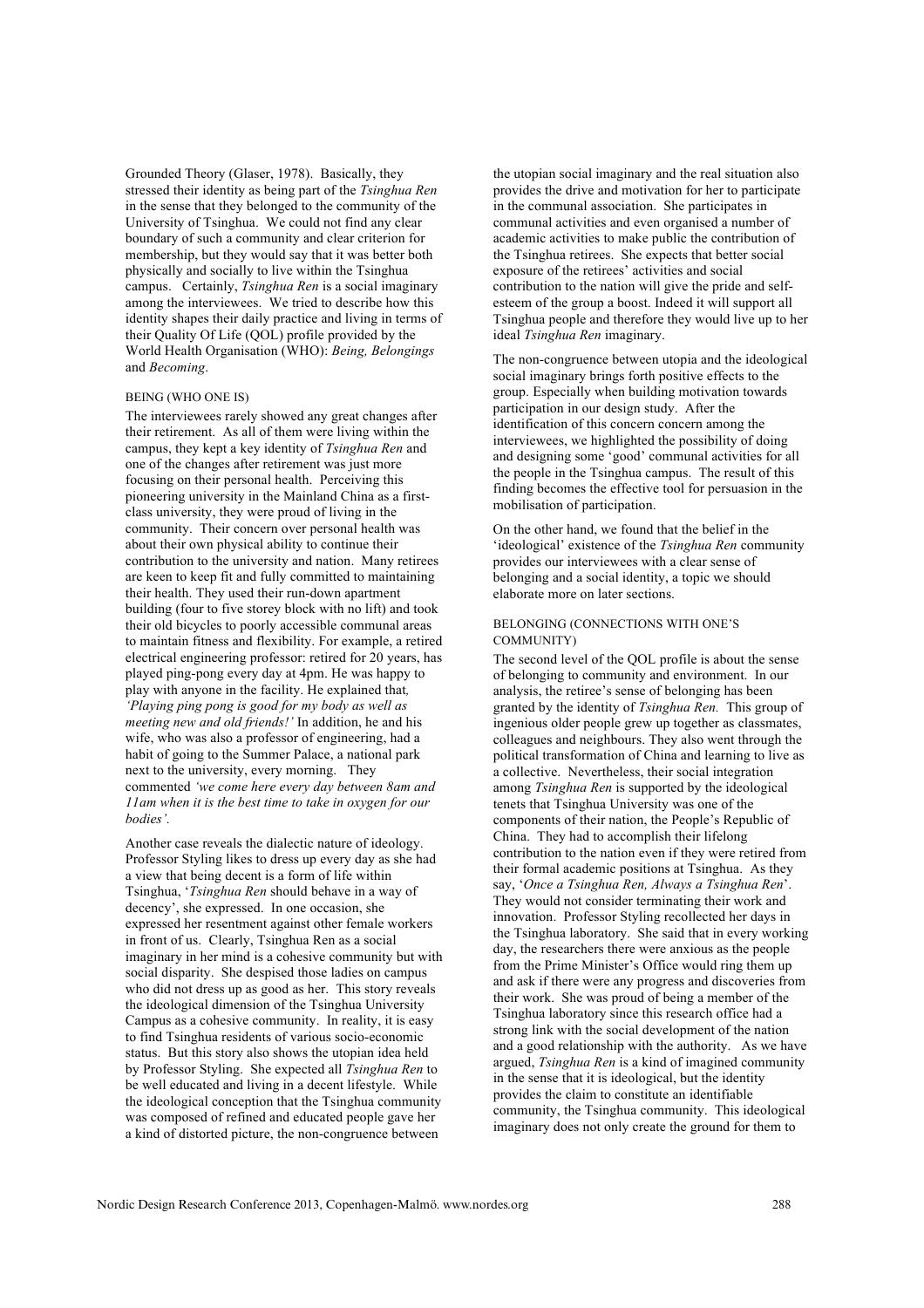accept the legitimacy of the Tsinghua University but also the ground to accept the legitimacy of the political authority of the nation.

On the other hand, the *Tsinghua Ren* identity has a competing the '*Other', which* is the *Peking University Ren*. *Tsinghua Ren* is frequently compared with *Peking University Ren*. As an interviewee pointed out, within the academic field and the central government of the Mainland China, there has been a wide-spread belief that *Tsinghua Ren* are strong at scientific disciplines whereas *Peking University Ren* at humanistic subjects. *Tsinghua Ren* had long been motivated to focus on scientific discovery and innovation in order to maintain this social imaginary about *Tsinghua Ren*. Two retirees' experiences demonstrate this orientation. For 40 years, Professor Physics worked as a nuclear power expert under the government's agenda and contributed to military development. Retirement also meant freedom for him, where he can work on self-initiated projects related to his own expertise. Originally trained as a physicist, in his second year of retirement, he invented a new method of X-ray body scanning, which got a national patent with investment to continue research for its applications. After eight years, he received a second round of investment and is working with young researchers to develop new social applications of this technology in the healthcare domain. He claimed that being a Tsinghua professor also entailed a continuation of innovation in order to live up to the ideal of scientific *Tsinghua Ren.*

Professor Oxygen's experience of his own self-initiated project had a more difficult path. As a trained chemist, he was also given the task of researching nuclear development during his whole academic career. After retirement, because of his own health, he started to research oxygenation, especially through eating and drinking. He called the liquid form of oxygen Fitness Oxygen, which was patented nationally. He claimed that his innovation of liquidised oxygen had a higher degree of purity in comparison with those produced by the American factory. All the research was carried out in his own kitchen or laboratory at his previous department outside of school hours. More importantly, he used his own body for the first test of his invention. He got support from a voluntary elderly group (including retired medical experts, professors and physicians) to help him to conduct a long-term trial. He aims to prove that this new product could help our bodies to get many health benefits. After ten years, the production was limited because it was an alternative health care concept that required formal clinical trials. However, he has a blog that many people read every day. In his narrative about his personal development, he regards his knowledge as his involvement in Tsinghua University which was also the major academic institution contributing to the development of his nation. Clearly, the identity of being a *Tsinghua Ren* has not only legitimised the existence of Tsinghua as a

community but also legitimised the authority of the nation.

We see that the social imaginary of *Tsinghua Ren* does not only constitute a distorted picture about the existence of a cohesive *Tsinghua Ren* community but also provides a strong imagined community to which the retirees attach socially. Through this attachment, they endorse both the legitimacy of the university but also the nation. Meanwhile, it also constitutes an *Other* with which *Tsinghua Ren* must compete. The ideological social imaginary in terms of *Tsinghua Ren* results in a very positive social effect: social integration is maintained and motivation to design lives after retirement is groomed.

# BECOMING (ACHIEVING PERSONAL GOALS, HOPES, AND ASPIRATIONS)

As we have argued, the dreams of utopia are important. as they bring forth positive impacts on the motivation of people to seek social change. In our case, the utopia we identified among the interviewees was a sense of becoming which is really about actions that go beyond individual expertise to transfer knowledge to everyone so that others can age well.

Back to Professor Styling whom has been a professor of micro-electrical engineering even though her original field is chemistry. She once explained to us her viewpoint of current education: *'Students are now trained without hands-on ability and they are incapable of solving diverse problems outside their own expertise… however, when we studied, we were trained with the principle of problem solving and hands-on ability that can apply to any subject.'* Since retirement, she has worked as the office manager for the Tsinghua Association of Senior Scientists and Technicians where she was promoted and enjoyed active engagement with external organisations and current students. She appeared to be dissatisfied with the current forms of knowledge transfer within Tsinghua. But she knew that current educational approaches were affected by the rational model of knowledge transfer at the expense of experiential learning. She told us her analysis of the teaching approach of the university and expressed that when the university became 'modern', it would inevitably result in the dominance of administrative calculation and rational arrangement. Hence, hands-on teaching and job placement were no longer popular in modern teaching. It could be said as a fantasy if one expected to change such a strong tide of education philosophy. But her 'utopia' appeared to be more manageable and achievable. She just designed more linkages between external organizations and current university students through which students could gain direct application experience and hands-on training at the workplace. Her dream of utopia, the restoration of the teaching method used in her good old days, motivated her to participate in communal activities.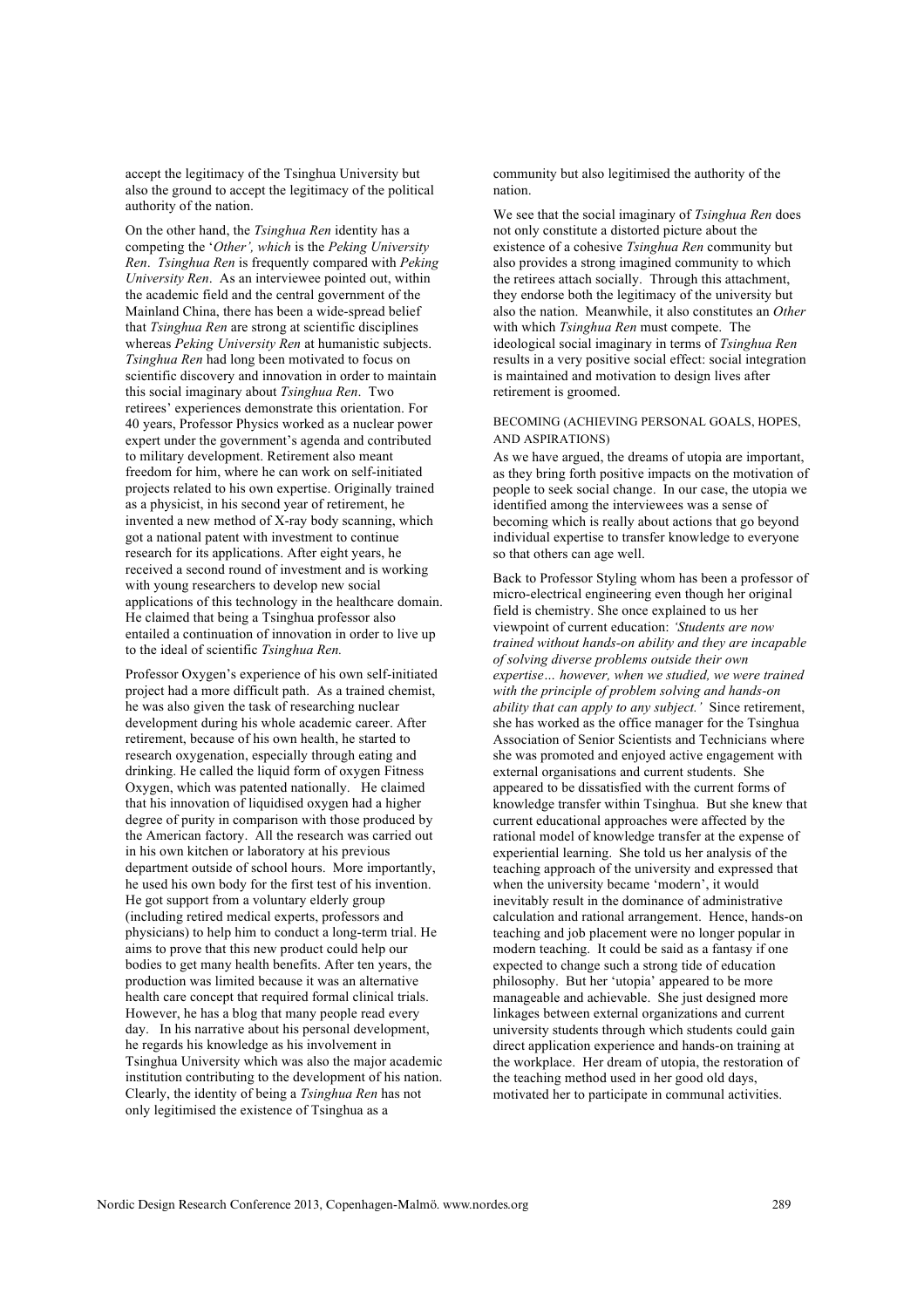These retirees' stories demonstrate that they have the motivation to design new ways of continuing the glory of being a *Tsinghua Ren*, a preserved or even distorted vision of their community. It is distorted, as *Tsinghua Ren* is not a real entity. At the personal level, they solved their basic needs of being, i.e. as retired people solving ageing problems. They were working hard to make sure that they themselves are ageing well. Of most importance, they were also concerned about how their experiences can help others within the community and beyond. All this was supported by the noncongruence between the utopian ideal of *Tsinghua Ren* and its current situation, and all these are also supported by the utopian and ideological social imaginary of *Tsinghua Ren*.

As a group of ingenious people, they are working and stimulating each other to tackle persistent myths about old age, a culturally based fear of ageing. At the same time, they were dissatisfied with the image of weak *Tsinghua Ren*. It is clear that this unique situation of collective living has become an incubator that allows innovations to happen. They are constantly developing ways to maintain their quality of life (being, belonging and becoming). The way for achieving this is the formation of the ideological social imaginary in terms of community to which members have a strong sense of attachment and belongings.

## ANAYLYSIS 2: COMMUNAL EFFORTS IN DEALING WITH AGEING

How can our findings relate to design practice and research? In our second stage of study, we attempted to employ the concept of 'ingenuity of ageing'. Here we believe that design can be a social tool for co-designing ideas for a better world based on inspiration from interactions with socially marginalized people such as older and disabled people. After the completion of the first stage of 'creative dialogues' and analysis, we demonstrate how the investigation of a group of ingenious older people in China could be taken as a case to understand the social contexts of ageing. In the next step, our aim is to set up a design platform to evaluate whether designers could on the one hand accomplish infrastructuring for democratic innovation through the design process and on the other present a critique of social distortion that exists among the participants.

To enable older people to investigate their ingenuity of ageing, we explored the *Design Festivals* (figure 2) method in this project: five pop-up design stores were set up during five traditional festivals in the Chinese calendar. These design interventions were on an *ad hoc* basis but there are essential components: First, we put emphasis on the traditional values of being respectful to our ancestors. We took this as a chance to test if most retirees would take this opportunity to figure out some innovative methods to show their respects to *Tsinghua Ren* and their appreciation of unity. The festivals include the Spring Festive for the unity of families, the Qingming Festival, the festival to commemorate the

dead, the Dragon Boat Festival, a festival with high appraisal of loyalty, the Mid-Autumn Festival, September, a traditional festival for people to get together with their families, and the Chong Yang Festival, which was also named as the Elderly Festival, underscoring one custom as it is observed in China, where the festival is also an opportunity to care for and appreciate the elderly.



Figure 2: Design Festivals on university campus

Finally, we collected a variety of innovative ideas about the welfare of Tsinghua residents such as *Elders restaurant to maintain their health, Greener burial method, e.g. tree burial, Body donation advice, Class to learn how to take care of the old*, etc. Throughout the process of this stage, we found few disagreements and conflicts as participants had a strong inclination to do something for the imagined *Tsinghua Ren*. It seemed that they were thinking of the common needs of the *Tsinghua Ren*. They had mentioned nothing about the needs arising from poor families, gender and university students and the staff. It seemed that their thoughts were not in terms of any identity and social status different from *Tsinghua Ren*.

Throughout the second session, our activities revolved around the theme of their utopian dream. This was about the Tsinghua residents ageing with dignity - participants kept using their own ideal picture to, on the one hand, evaluate the current situation of Tsinghua Campus, and on the other to search innovative ways to realise their utopian dreams. We would attribute the smooth process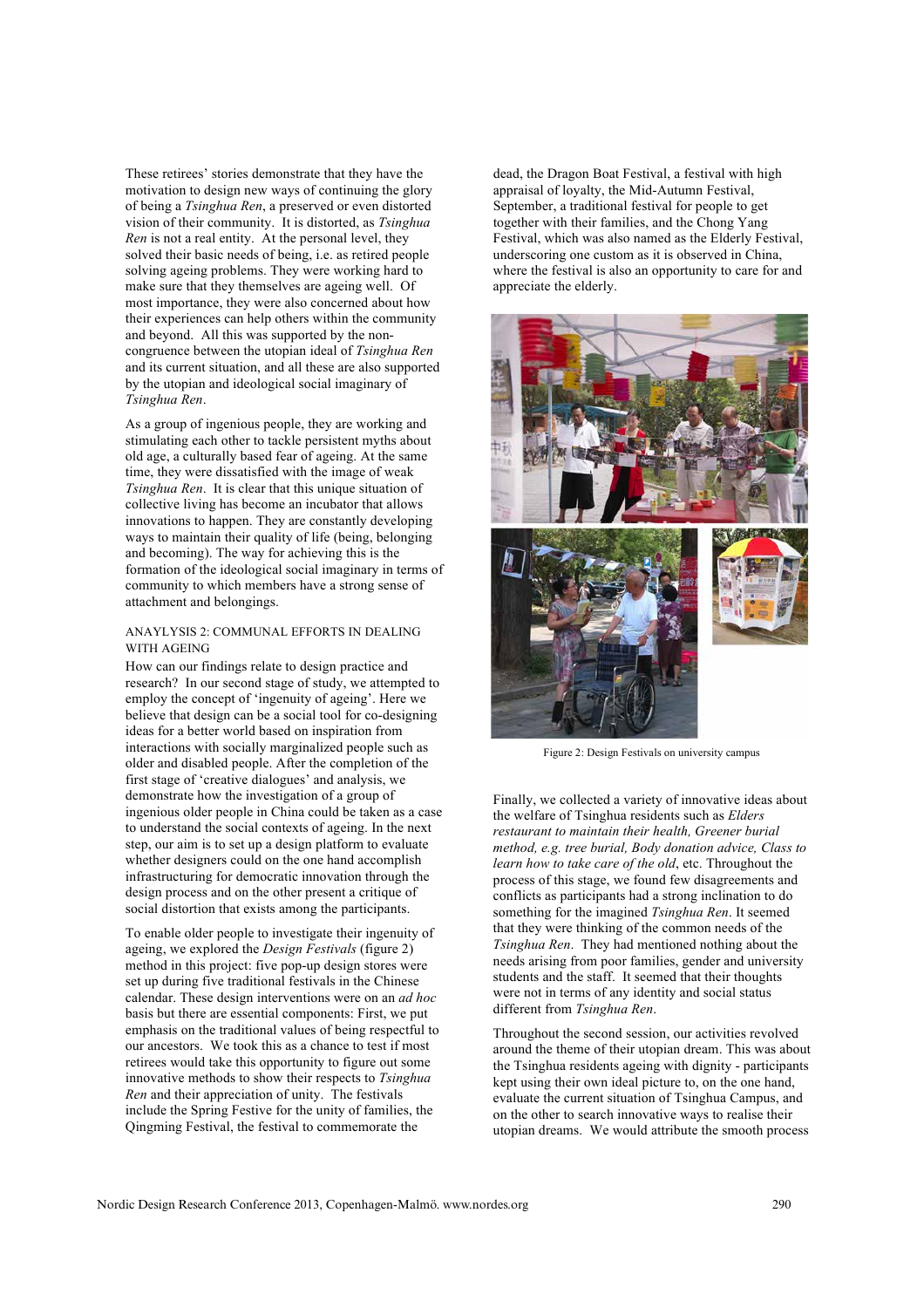of service and program design witnessed in the workshops to the 'right' identification of the common concern of the participants, the future of the ageing *Tsinghua Ren*, and we also attributed it to our highlighting of the utopian dimension of the *Tsinghua Ren*, with which participants found no disagreement. If we compare our project with that organised by Bjorgvinsson et al. (2010), we start with our mission to 'create' and to 'conjure up' the matters of concern for the targeted participants whereas Bjorgvinsson *et al.* took the neighbourhood associations' matter of concern as given. In our view, focusing on the construction of the objectives of a PD would reveal more the salience of the role of designers as design triggers.

All along the design process, we should keep identifying the utopian elements emerging from the participants and keep avoiding the promotion of any innovation that would jeopardise the solidarity of *Tsinghua Ren*. This is the reason why we, as triggers, co-design members and design activists, would not encourage Professor of Styling, the longest term collaborator throughout the process, to organise any activities to change or modify the lifestyle of those she dislikes. We would not promote any private businessoriented activities, such as helping the professor who produces oxygen water at home, because this type of design activity would bring harm to the participants as a community. Given that we endorsed the idea of *Tsinghua Ren* as a *good* identity, a sense of social integration would help participants to foster a view that those who have different ideas and expectations are not one's enemy, and to strengthen the belief that further negotiations and conflict reconciliation is possible.

The second session ended with a number of proposed plans. We had no resources to actualize the ideas. However, we did have a session on the next possible steps. The aim of this session is to see if we could summarize our experiences in such a design process. We asked the participants to evaluate the feasibility of its implementation and actualisation. After a number of rounds of discussion, they reached the conclusion that all resources were controlled by the management of the university and what the plans need was the 'green light' from the management. However, most expressed that it was unwise to have any unconventional actions since the management was the iconic figure of their community. This conclusion seems to indicate again the paradoxical nature of our understanding of the social reality. On one hand, the central management of the university turned out to be the barrier against the actualization of their design proposals, but on the other, it served its utopian function in formation of the iconic figure of the *Tsinghua Ren*. How could the whole design project deal with this paradox? This question leaves us a big puzzle for our future study.

# **CONCLUSION**

Our one-year experimental study demonstrates the new role of designers as design activists and the importance of the idea of designers as a moral subject has been spelt out. By using Ricoeur's idea of ideology and utopia, we could on the one hand analyse participants' dreams and distorted visions of the world and on the other, have the perspective to know what social situation they would like to change. This is to enhance the social awareness. In our design process, we made use of interview data to identify the foundation on which the participants acquired their communal sense. In our case, it is the concept of '*Tsinghua Ren'.* This concept provides a strong sense of collectivity, to which the participants are keen on contributing. Although collectivism seems to be a factor restricting people from chasing individual accomplishments, in our case, such a collective sense becomes a strong reason for the retirees to live out their sense of being, belonging and becoming. When we focus more on the common goodnesses of the '*Tsinghua Ren'* in the second session of our research process, the participants were really excited in searching and designing for their 'virtual' community. In the second sessions, we also identified the barriers against their implementation of the proposed ideas through the discussion on the role of the management of the university. In this session, a majority of the participants came to the conclusion that the management of the university was the genuine leader of their community but simultaneously it was also the barriers against their proposals as they estimated that the management would take financial constraint as the reason for not implanting their proposal. To the participants, they were aware of the necessity for dialogues and negotiations between them and the senior management of the university. However, in the design process, we also reported to the participants that their idea of being a '*Tsinghua Ren'* would entail social exclusion. Their image of a good and decent '*Tsinghua Ren'* would exclude those who could not live up to their standards, whatsoever the standard set. To us as the designer and design organizer, PD is a moral, political and social practice in which the morality endorsed by designers should be deliberated in the interactive process with the participants. Designers would not be happier with doing infrastructuring and avoid being involved in moral and political negotiations. When taking the design process as a *Thing, which* has an unpredictable occurrence and is characterised by ambiguity and uncertainty, designers should have a solid perspective on their roles and missions and clear command of their moral practices. Of course, we have not done anything to examine the extent to which our analysis is also suffered ideological colonization. We are not able to show if our research practice could lead to more 'positive' design outcomes for the participants and the retirees at large. To some extent, our position as research activists is free of critique and examination by any parties. Throughout the process of data collection and analyses, the skills and techniques were also subject to the management of the researchers. This needs another round of deliberations in order to reveal the openness of our design research format which is